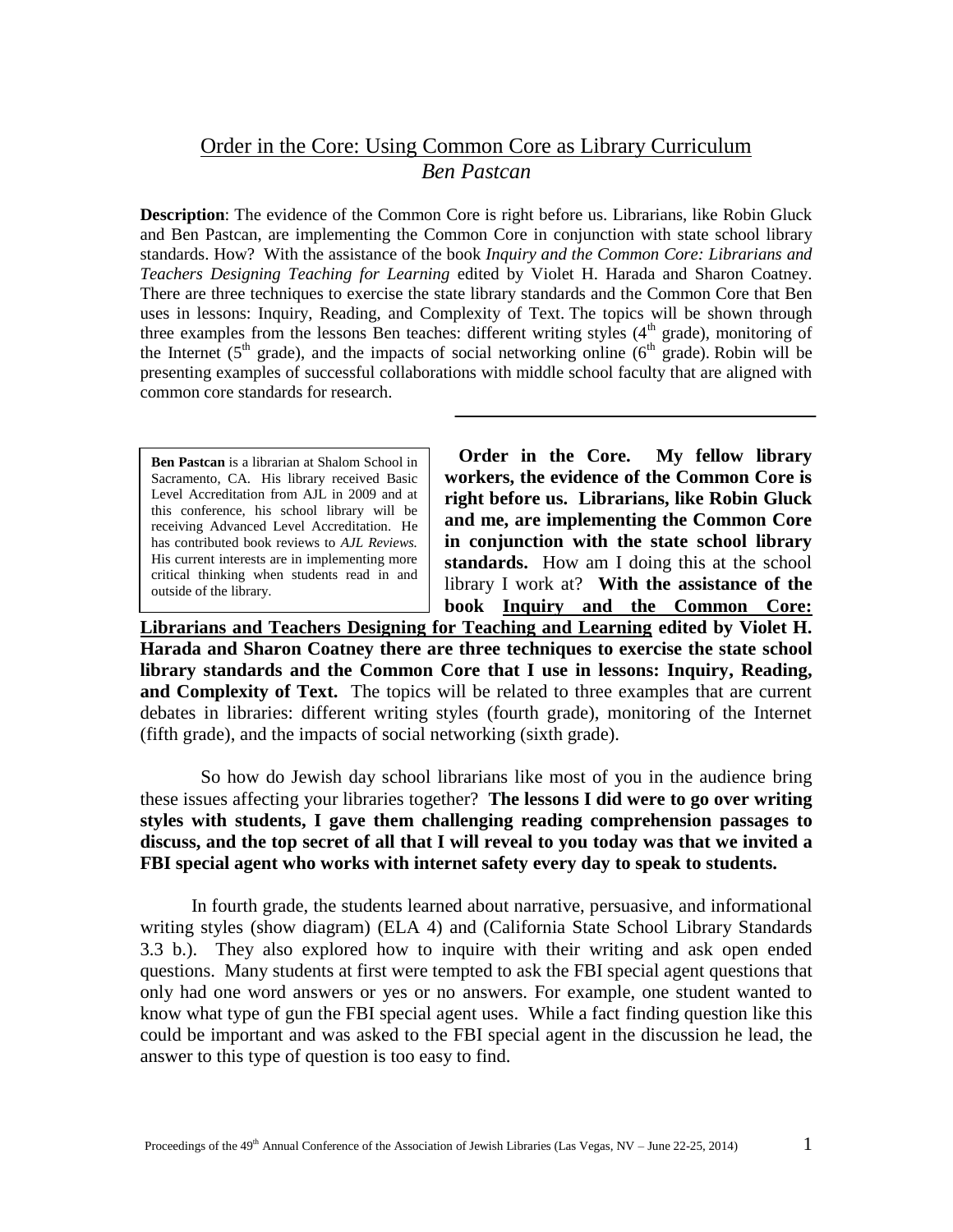**Instead, what the Common Core and the State School Library Standards are trying to do now are to challenge students to ask questions that have no easy answers.** Contrary to the prior closed ended question I mentioned earlier about what type of gun the FBI special agent uses, one student from the fourth grade class asked the FBI Special Agent how does he go about catching criminals? This is exactly the type of question the teachers and librarians who are implementing the Common Core and state school library standards are aiming for. **While collecting facts are important, students are now learning to ask inquiry based questions that require more investigation. As Harada and Coatney mentioned in their book, "As we develop habits of inquiry in school, we serve our students best by approximating the experience of inquiry as it will be realized in their own lives. To the extent that we can create an authentic experience of wondering, learning, and concluding or seeking further, we prepare students to be lifelong learners. Inquiry is a habit to be practiced throughout a life lived in a rapidly changing world (pages 4 and 5).**" Fortunately, the FBI Special Agent gave a complete response to this difficult open ended question detailing the steps of how he has to go undercover, provide a warrant for a judge, and carry out the arrest.

In fifth grade, students debated the topic of monitoring the internet. A controversial figure like Edward Snowden was read about and debated. *Junior Scholastic Magazine* published an informative article on March 17, 2014 called, "*Hero or Traitor?*" A sign that this article (show article) had some meaning to a student was discovered at the end of the school year. This student said, "I am glad our school has a library. I love the chances to read books! I also enjoyed learning about current events. I brought the papers home and shared them with my family. They also liked reading them." **Fifth graders like this student were learning how to summarize points from articles and discover if each claim was or was not supported by evidence (ELA 3 and California State School Library Standard 2.2 a).** 

**The Common Core and the State Library Standards are putting an emphasis on reading comprehension. Why? The American College Testing Corporation**  *Condition of College & Career Readiness 2013* **report found that only 44% of high school graduates were able to reach the national reading benchmark [\(http://www.act.org/research/policymakers/cccr13/pdf/CCCR13-](http://www.act.org/research/policymakers/cccr13/pdf/CCCR13-NationalReadinessRpt.pdf) [NationalReadinessRpt.pdf\)](http://www.act.org/research/policymakers/cccr13/pdf/CCCR13-NationalReadinessRpt.pdf) (Show the PDF). Nobody in this room should be satisfied with this result. Reading critically with comprehension and using inquiry with the Common Core will help raise this score.**

Another example of inquiry and an open ended question to the FBI Special Agent that happened to be related to the Edward Snowden article was this one, "How does a person go about preventing an internet attack?" The FBI Special Agent recommended not giving specific locations (like where you go on vacations or what restaurants you visit), names of people, passwords, dates, and personal information on the internet or on social network sites.

A telling example was when the FBI Special Agent asked the students who among them use social network web sites? **PAUSE** After this, the FBI Special Agent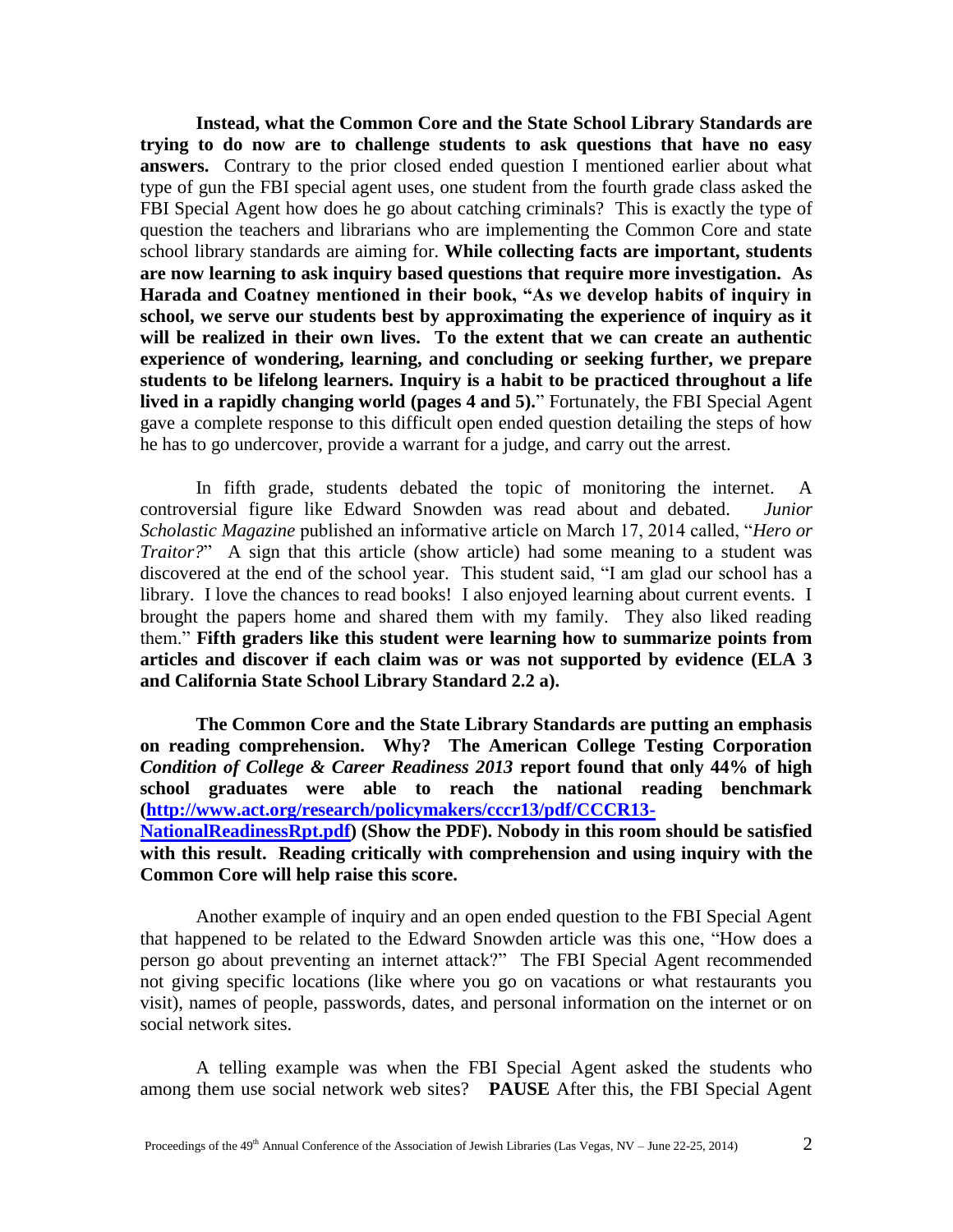went on to ask how many friends or followers each of them had on their sites. **PAUSE** One sixth grader said she had over one hundred followers on Instagram. Then the FBI Special Agent asked her how many she really knows well. And this sixth grader replied about 2/3 or so. **BRIEF PAUSE** Here is a description of what Instagram does: "Instagram is a fast**,** beautiful and fun way to share your life with friends and family. Take a picture or video, choose a filter to transform its look and feel, then post to Instagram — it's that easy. And it is that easy to find somebody through Instagram as we learned from the FBI Special Agent. Even revealing locations such as a state and being near a beach, could give a follower clues of where you are at.

Sixth graders studied the more complex texts related to social networking and the internet from a database called *Opposing Viewpoints in Context* which can be accessed through my local public library. This helpful database explores very controversial issues like social networking, internet privacy, and cyber attacks. From this abridged article (show article and their comments), they learned new ideas about solicitation and not sharing anything online that one would want not made public. They also learned about viruses, bugs, and other malicious ways computers can be hacked (ELA 9 b and California State Library Standard 2.1 b).

**By having the FBI special agent visit our school, this helped students think critically, analyze evidence or arguments, learn more about internet safety, and ask open ended questions which they came up with prior to the discussion. The Common Core and the state library standards are based on these ideas of research, critical thinking, and inquiry.**

Yes, implementing the Common Core in a Jewish day school may seem like a challenge with the state school library standards. **Yet as of this moment, 42 out of 50 states are implementing the Common Core across the country.** And the Bill and Melinda Gates Foundation have supported the Common Core and the development of the standards by giving \$200 million to work on its implementation (show the article from http://www.npr.org/blogs/ed/2014/06/09/320041096/tough-week-for-the-common-core).

I am not asking you to give \$200 million to the cause of the Common Core. **PAUSE** But consider using it at your Jewish day school. **PAUSE** Coatney and Harada sum it up the best in their book, **"The implementation of the CCSS provides school librarians with an opportunity to bring together our various areas of expertise collaborative teaching, inquiry, reading comprehension strategies, and technology tools integration—to ensure that our colleagues and students engage with a curriculum that is relevant to the needs of today and, with a bit of luck, tomorrow (page 64-65)."**

As I said at the beginning of my presentation, the evidence of the Common Core is right before us. You can abstain from using it in your school if you think it is too complicated. **But if you are willing to go through the trials of the Common Core and explore how the standards can be used, the verdict can work in your favor and with your state school library standards.** It has worked at the Jewish day school I work at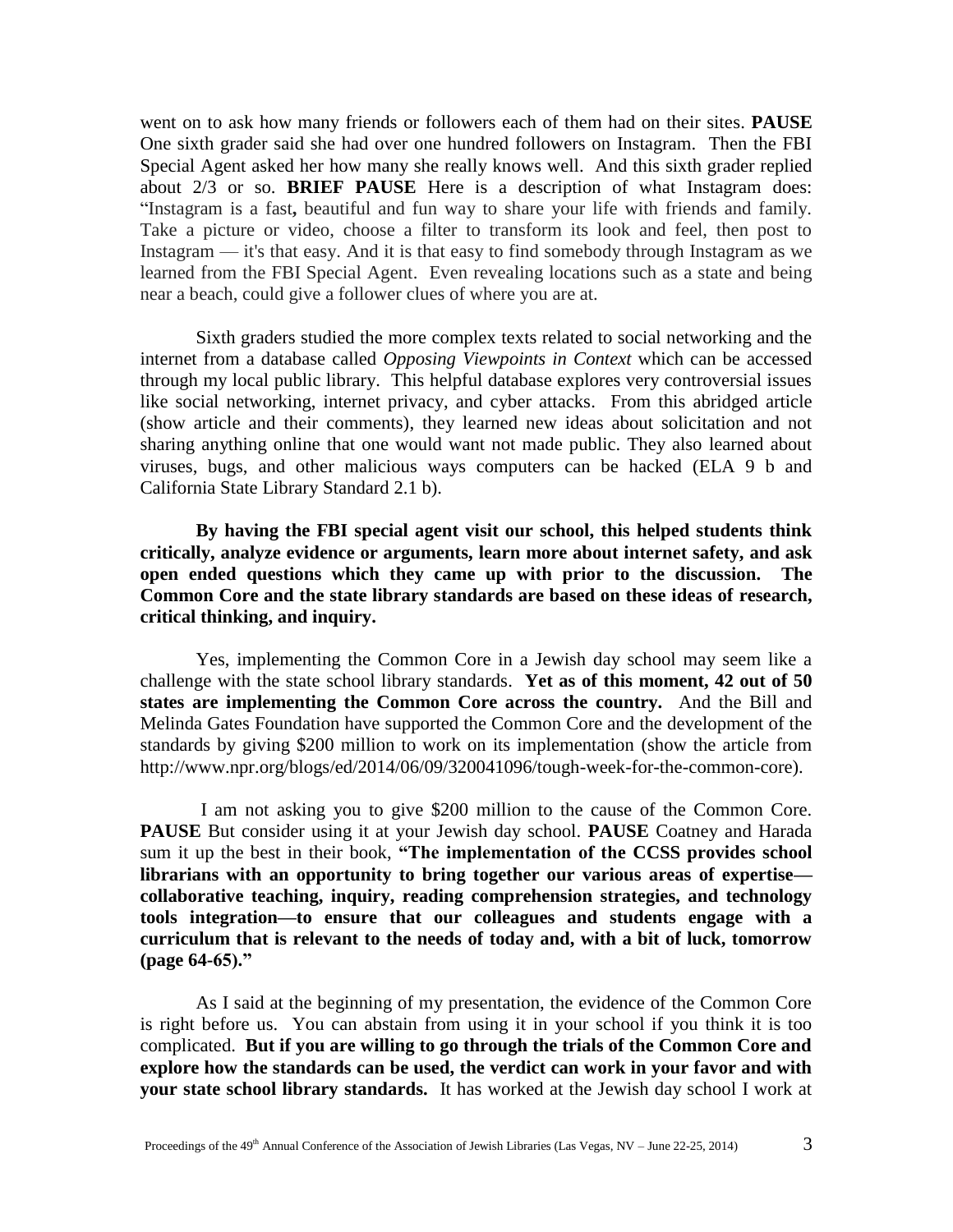and with what I have mentioned it can work at yours. My presentation has now been adjourned.

We will now hear from Robin Gluck, outgoing Oakland Hebrew Day School Librarian and incoming Jewish Community High School of the Bay Librarian, on how she implements the Common Core and state library standards with technology and the higher grades.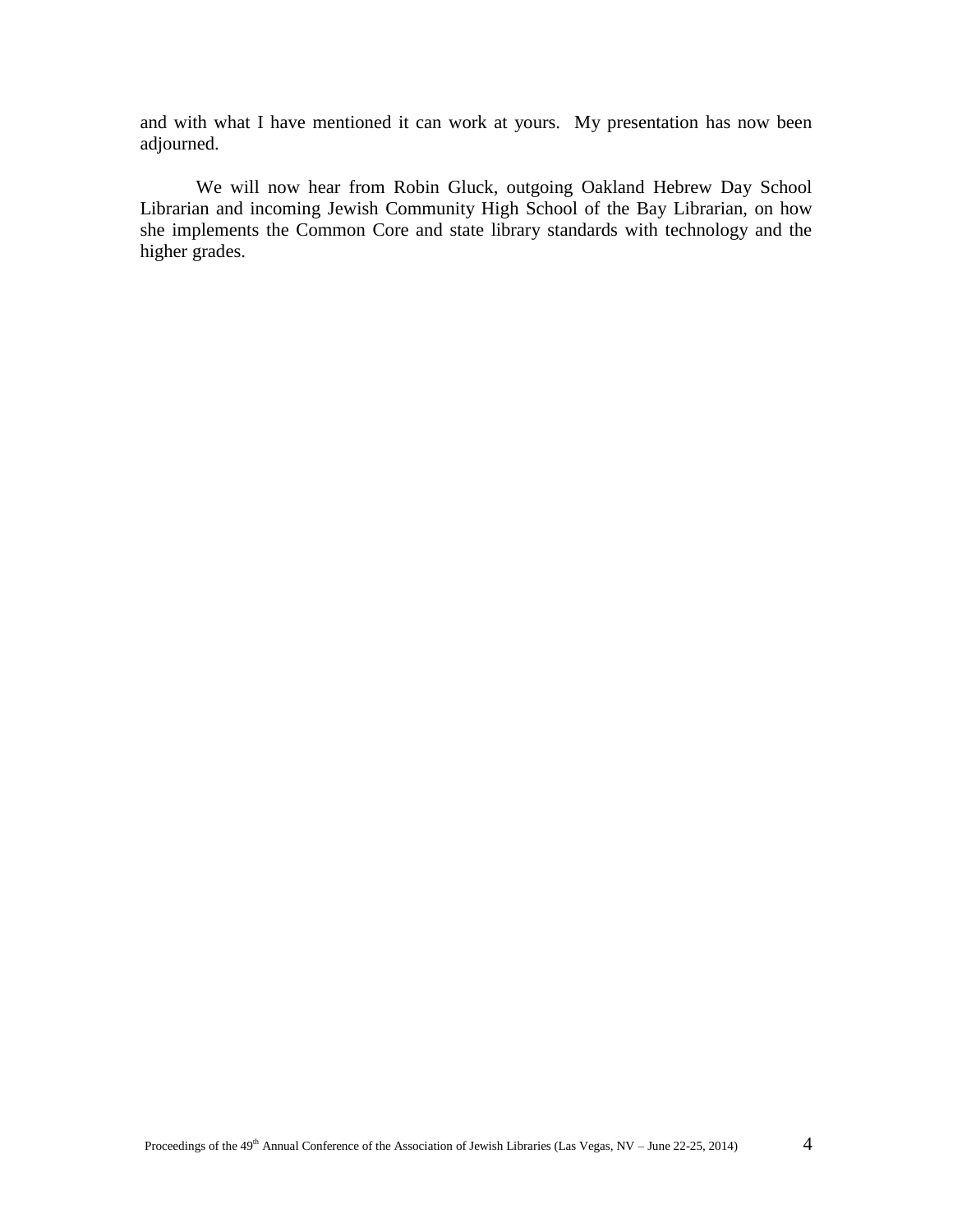#### MARCH 17, 2014

Hero or Traitor? **Edward Snowden leaked top-secret government information** BY KATHY WILMORE | FOR JUNIOR SCHOLASTIC

Edward Snowden had access to some of the federal government's top-secret documents, many of which were related to the fight against terrorism. Last spring, he leaked thousands of them to the media.

Snowden worked for a company that deals with highly **classified** (secret) information for the National Security Agency (NSA). The documents that he gave reporters revealed that the NSA collects massive amounts of data about the e-mails, phone calls, and Internet use of Americans as well as people in other countries. Here are five things to know about the man some people consider a hero, others a traitor.

**1: Who is Snowden?** Snowden, 30, grew up in North Carolina and Maryland. He dropped out of school in the 10th grade. Good with computers, he took a number of tech courses over the years but never got a degree. Eventually Snowden's computer skills got him jobs with companies that work with the NSA, a high-tech division of the U.S. Department of Defense.

**2: What did he do?** In the spring of 2013, Snowden leaked details of PRISM, an electronic surveillance program he'd been working on. PRISM grew out of U.S. concerns about terrorism after the 2001 terrorist attacks on New York City and Washington, D.C., that killed nearly 3,000 people.

Snowden told reporters that he had come forward because he believed that PRISM and similar programs go too far, violating the privacy rights of people who aren't suspected of wrongdoing. "Much of what I saw [on the job] . . . really disillusioned me about how my government functions and what its impact is in the world," he said. On June 6, 2013, *The Washington Post* and a British newspaper, *The Guardian*, ran their first stories about what Snowden had told them. "NSA PRISM PROGRAM TAPS IN TO USER DATA OF APPLE, GOOGLE AND OTHERS," declared a *Guardian* headline.

**3: How did people react?** Some Americans were disturbed by the idea of the U.S. government compiling information from their e-mails, Facebook pages, and Google searches. They demanded investigations into the way the NSA does its work. Other people were upset that Snowden had leaked classified information that could aid America's enemies.

Among the outraged spy targets were Chancellor Angela Merkel of Germany and President Dilma Rousseff of Brazil. Even though their countries are U.S. allies, the NSA had been tapping their private phones. The U.S. government later apologized to both leaders.

In a speech to the nation in January, President Barack Obama called for reforms in how and when the government will collect personal data. But, he said, information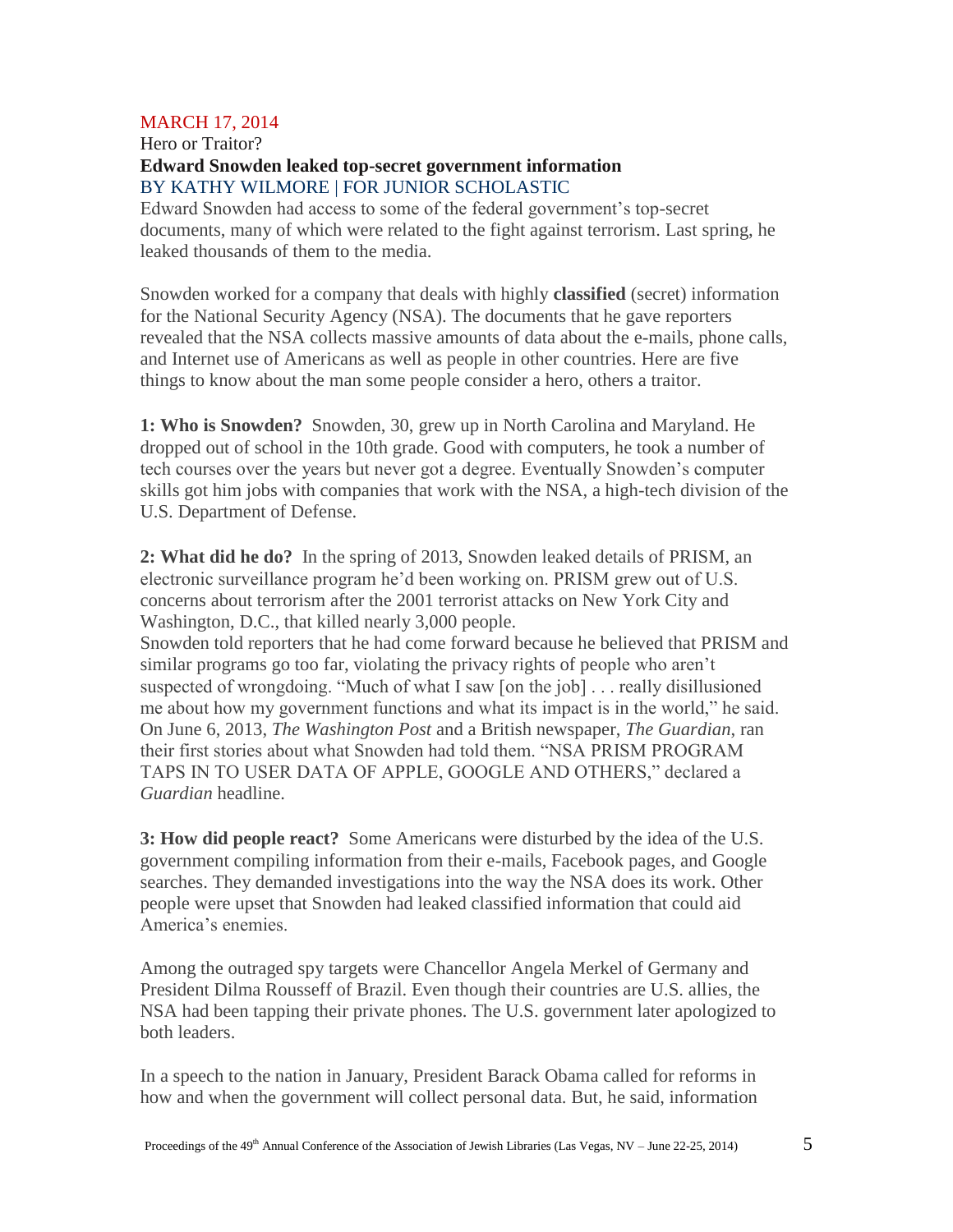necessary to protect the U.S. from terrorists and other dangers must be and will continue to be gathered.

**4: Why do some people see him as a hero, others a traitor?** People who are protective of Americans' civil liberties or wary of government power tend to see Snowden as a hero. "He uncovered questionable activities that those in power would rather have kept secret. That's the valuable role that whistle-blowers play in a free society," writes John Cassidy in *The New Yorker* magazine. But some people disagree. "Snowden's actions are likely to have lethal consequences for our troops in the field," says Representative Mike Rogers, a Republican from Michigan who is chairman of the House Intelligence Committee. Senator Dianne Feinstein, a Democrat from California, calls what Snowden did "an act of **treason**." Treason is the crime of betraying one's country.

**5: Where is he now, and what's next?** By revealing national-security secrets, Snowden broke the law. His name didn't appear in the first articles, but within days he identified himself as the source of the leaks. By then he had traveled to China, a country that doesn't **extradite** (hand over a person wanted by the legal authorities of another nation or state) American fugitives. In late June, he flew to Russia, which also refused to extradite him. He has been there ever since.

If he were to return to the U.S. or travel to a country that has an extradition treaty with the U.S., Snowden could be arrested and charged with violating the Espionage Act. That 1917 law makes it a crime for anyone to disclose information that could interfere with U.S. military operations or that promotes the success of the nation's enemies. The penalty for violating the Espionage Act can be severe: up to 30 years in prison or even death.

Snowden's supporters are lobbying for a deal that would allow him to return home with a promise of reduced punishment if he cooperates with authorities.

**This article originally appeared in the March 17, 2014 issue of** *Junior Scholastic***. To find out more about** *Junior Scholastic***'s great resources, [click here.](http://www.scholastic.com/juniorscholastic)** This article was accessed on 6/17/14 at 3:33 p.m. Pacific Standard Time by Ben Pastcan, Shalom School Librarian, Sacramento, California.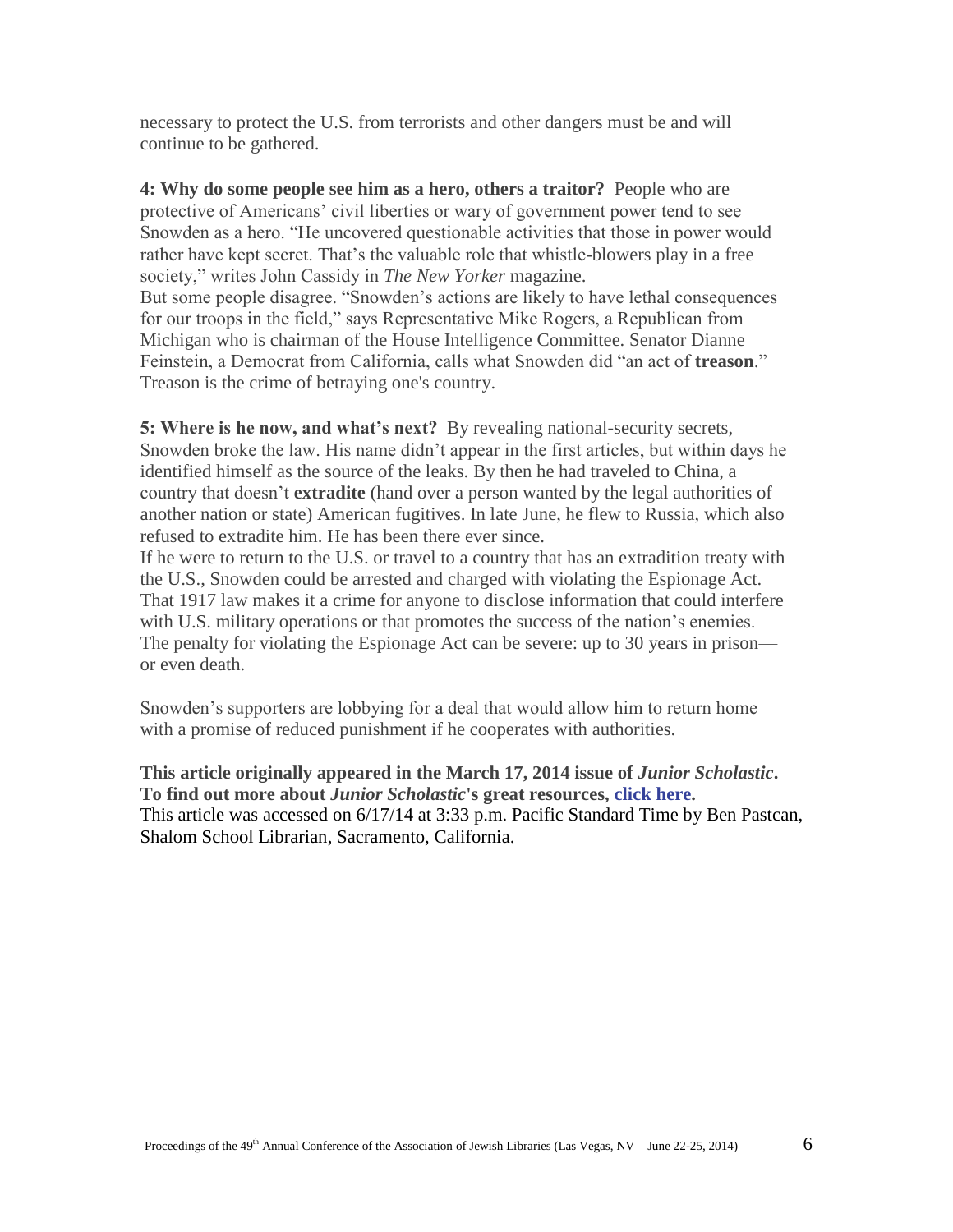The word Internet is short for "interconnected network of computers." A computer network is two or more computers that are able to communicate and share data with each other, as well as share printers and other devices. The Internet is a network of computer networks worldwide, enabling billions of computer users to send and receive digital information to and from each other. The development of the Internet is an information revolution that has radically changed how modern society operates.

Computers can be cyberattacked in several different ways. Malicious software programs known as viruses, including Trojan horses, worms, etc., can spread across the Internet from computer to computer (typically via e-mail), often causing significant damage to infected machines. Some programs enable people to control a computer from another location. Unwanted junk e-mail comes in the form of spam (unsolicited e-mails) and spim (unsolicited instant messages), and when the use clicks on it, it gains control of the user's computer or puts a virus on it.

Privacy is another concern with Internet use. Programs called spyware can secretly download to a person's computer; such programs record every Web search and keystroke the computer user makes. In some cases, unwary Internet users can be fooled into disclosing their credit card numbers or other private information---information that then can be used by criminals. Experts recommend the use of protective software programs, such as antivirus programs, filters, and firewalls to protect computers and private information—and warn users to be very careful about disclosing private information in emails and on Web sites.

Privacy concerns have also increased because of the popularity of social networking sites such as Facebook and Twitter. Users on these sites typically post personal information and photos of themselves that could be potentially harmful if they fall into the wrong hands. A good rule of thumb for users to remember is that anyone could potentially see anything posted online, so don't post any information that you would not want to be made public.

# **Full Text:** COPYRIGHT 2014 Gale, Cengage Learning. **Source Citation**

"Internet." *Opposing Viewpoints Online Collection*. Detroit: Gale, 2013 *Opposing Viewpoints in Context*. Web. 6 May 2014. Document URL [http://0-](http://0-/)

#### ic

galegroup.com.www.saclibrarycatalog.org/ic/ovic/ReferenceDetailsPage/ReferenceDetail sWindow?failOverType=&query=&windowstate=normal&contentModules=&mode=vie w&displayGroupName=Reference&limiter=&currPage=&disableHighlighting=true&dis playGroups=&sortBy=&search\_within\_results=&p=OVIC&action=e&catId=GALE%7C 00000000LVX8&activityType=&scanId=&documentID=GALE%7CPC3010999225&so urce=Bookmark&u=sacr16736&jsid=f3da126ccbb7e916c09ac7ea60d03c

## **Gale Document Number: GALE PC3010999225**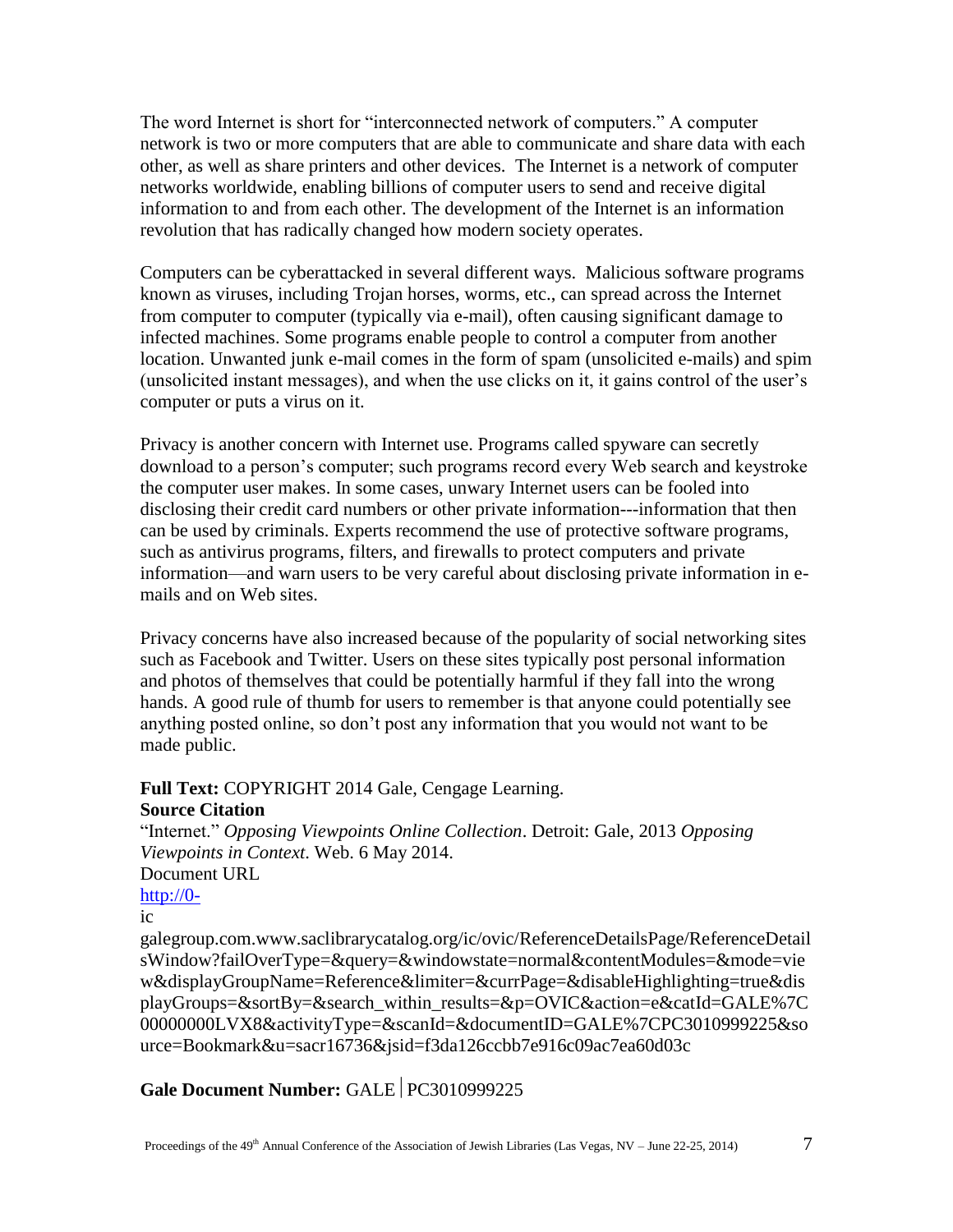#### **Tough Week For The Common Core**

by ANYA KAMENETZ June 09, 2014 8:53 AM ET



The Core gets a few bites taken out of it. *Henrik Brameus[/Flickr](https://www.flickr.com/photos/hb/24519968/in/photolist-59if3K-59nssY-7zJTpB-Cygzi-9edSLs-at82Nr-4QV83N-5FZvh8-5utMux-gb2hhG-7sumiF-e7165j-3jQc25-5H6vtx-6DjJhi-5DY9pY-9bKt1G-nJiLFe-8FMxyo-4bJMMv-4bNNVy-2y6je-7xcHU-3aEW5-7SVQg8-8J1RSV-7SZ5M5-aV8bRt-732XZ-a5)*

> A few months ago, when I told friends and media colleagues that I was interested in the Common Core State Standards, the most common response was "What's that?"

Now, it seems, everyone has an opinion about the Core. And right now, opinions about the K-12 learning goals for math and English that have spread nearly nationwide are trending toward the heated.

While the school year is winding down, education policy sure isn't. This past week brought a bunch of front-page news on the Common Core.

On May 30, South Carolina Gov. Nikki Haley signed a law requiring the state to stop using the Common Core after the upcoming school year. And last week, Oklahoma dropped the standards effective immediately, bringing the total number of states embracing Common Core State Standards down to 42, from a high of 45 (Indiana is the third state to have pulled back). Those states that adopted, and then dropped, the Core now face spending tens of millions of dollars to create new standards, adopt new materials to go with them and retrain teachers. Speaking of millions of dollars, the money behind the Common Core was the topic of a long story in *[The Washington Post](http://www.washingtonpost.com/politics/how-bill-gates-pulled-off-the-swift-common-core-revolution/2014/06/07/a830e32e-ec34-11e3-9f5c-9075d5508f0a_story.html)* [yesterday](http://www.washingtonpost.com/politics/how-bill-gates-pulled-off-the-swift-common-core-revolution/2014/06/07/a830e32e-ec34-11e3-9f5c-9075d5508f0a_story.html) that focused on Microsoft founder Bill Gates' role in the creation of the standards and in encouraging their implementation.

The story detailed how the Bill and Melinda Gates Foundation has spent some \$200 million on the development of the standards, political lobbying, and grants to organizations that now support the Core. (The Gates Foundation is also a longtime supporter of NPR, including its coverage of education.)

Education standards are not a new idea. They've been advocated in the United States at least since the 1950s. But our unique system of highly localized control of public schools with limited federal involvement in education has prevented them from getting much traction on a sustained, national level. Until now. As the piece, by Lyndsey Layton, details, Gates' money helped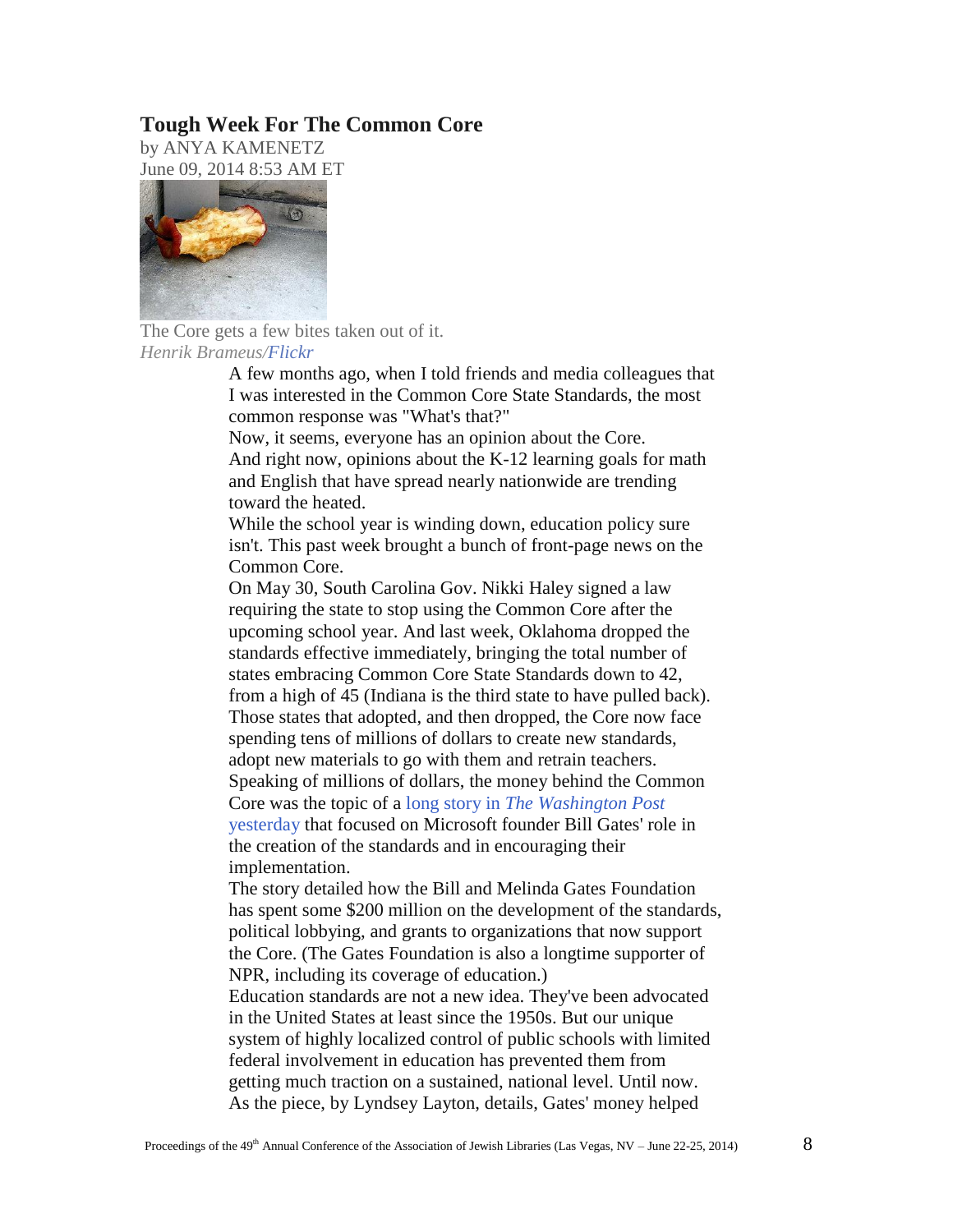unite disparate interests behind a single policy in an incredibly short amount of time.

"The Gates Foundation spread money across the political spectrum, to entities including the big teachers unions, the American Federation of Teachers and the National Education Association, and business organizations such as the U.S. Chamber of Commerce groups that have clashed in the past but became vocal backers of the standards. "Money flowed to policy groups on the right and left, funding research by scholars of varying political persuasions who promoted the idea of common standards. Liberals at the Center for American Progress and conservatives affiliated with the American Legislative Exchange Council who routinely disagree on nearly every issue accepted Gates money and found common ground on the Common Core."

> What has seemed most troubling for critics of the Core, and of the influence of large philanthropies in U.S. policy generally, is the close association between the Gates Foundation and the U.S. Department of Education under the Obama administration. The Common Core are not, strictly speaking, national standards. They were developed independently of the federal government, and states are not under a mandate to adopt them. But the standards received a big boost in the form of funding incentives from the Obama administration.

> Behind the alignment of interests, the *Post* article noted several close ties: Margot Rogers, who was Education Secretary Arne Duncan's chief of staff, and James Shelton, now a deputy secretary, both came directly from the foundation. The administration [waived ethics rules](http://www.nytimes.com/2009/10/28/education/28educ.html?_r=0) to allow the two of them to consult closely with former colleagues. And Chicago received \$20 million in Gates funding to reorganize schools while Duncan was that district's CEO before leaving for his Cabinet position. We reached out to the foundation yesterday for comment on the article and on the developments in Oklahoma and South Carolina, but didn't hear back.

> Some of the frustrations with the adoption of the Common Core reflect broader concerns with education policymaking in general. In an ideal world, policies would be made like this: Practitioners in the field would develop solutions to problems. Disinterested experts would study and test them. Philanthropists would support that research and development phase without picking winners. And then politicians, through the democratic process, would make the case to the public to support the spread and implementation of the best identified solutions, while giving practitioners the leeway they need to continue to refine and propose new ones.

Many in the ed-policy world agree: The Common Core State Standards skipped a few key steps here.

Critics have long noted that the influence of classroom teachers in writing the standards was limited. They weren't pilot-tested,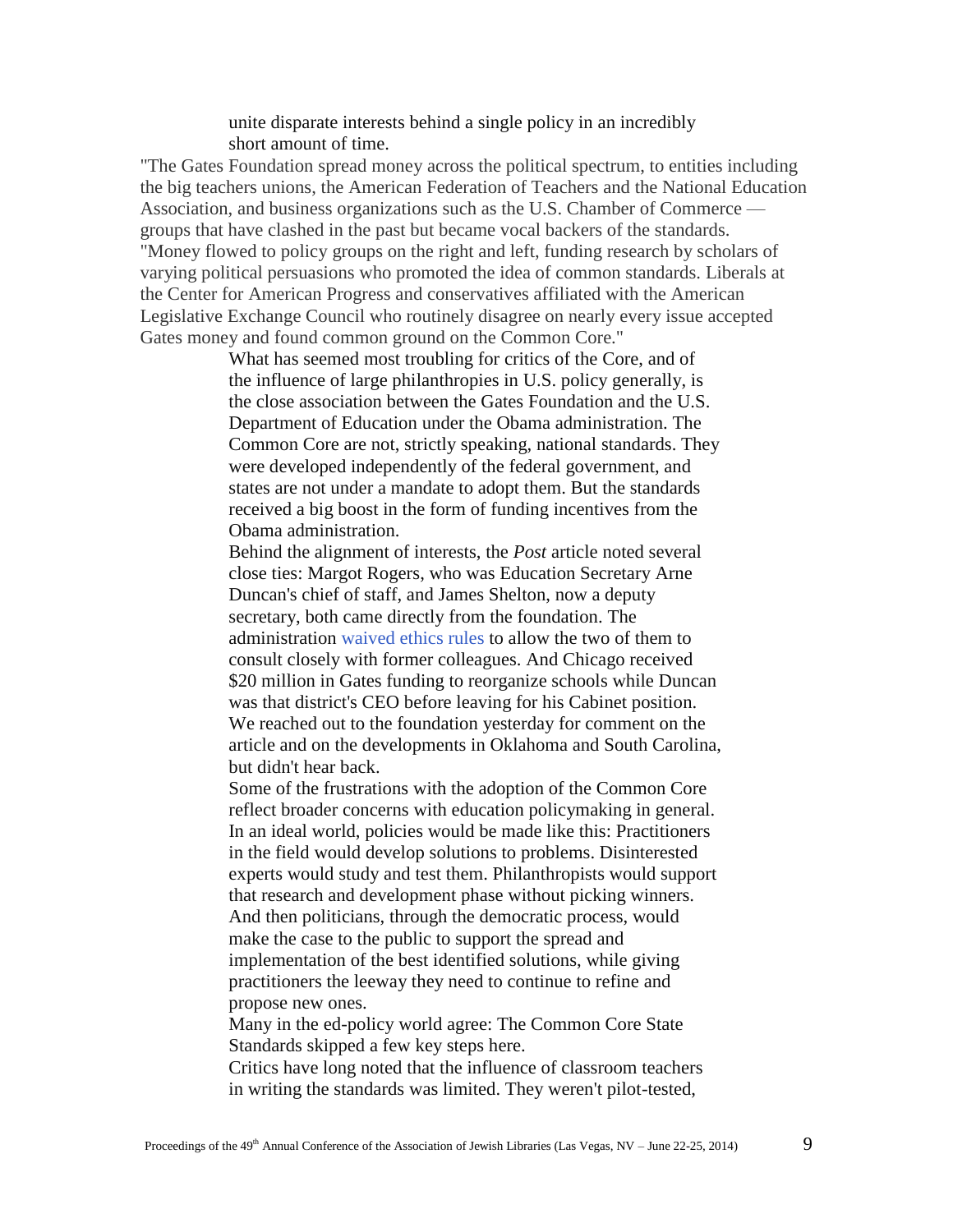although, in fairness, it's pretty hard to pilot universal standards — either they're universal or they're not. They were adopted with little public debate. And their implementation, as we've reported, has been plagued with criticisms: notably that they are top-down, rushed and underfunded so far. And yet in some states, the Common Core built on earlier foundations of setting high standards for students. Many teachers and communities have embraced them. The bigger-picture problem may be one that Gates himself outlined to the *Post*.

"The guys who search for oil, they spend a lot of money researching new tools," Gates said. "Medicine — they spend a lot of money finding new tools. Software is a very R and D-oriented industry. The funding, in general, of what works in education ... is tiny. It's the lowest in this field than any field of human endeavor. Yet you could argue it should be the highest."

And so, the billionaire said, when he was approached with what sounded like a very good idea, he threw his support behind it. But when it comes to conceiving and implementing new education policies, Bill Gates himself says, he is crying out for some competition.

http://www.npr.org/blogs/ed/2014/06/09/320041096/tough-week-for-the-common-core).

This article was accessed on 6/17/14 at 3:28 p.m. Pacific Standard Time by Ben Pastcan, Shalom School Librarian, Sacramento, California.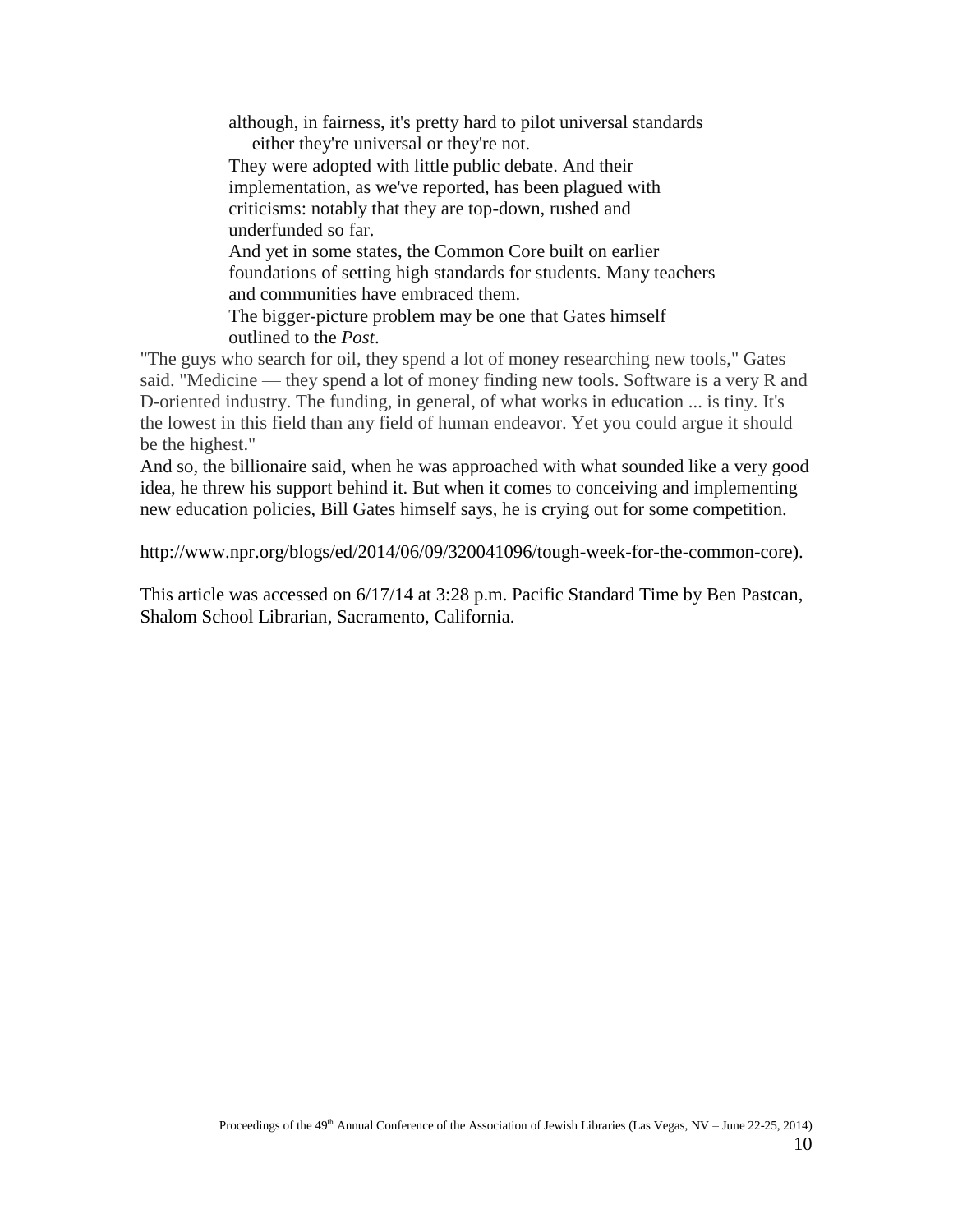



Proceedings of the 49<sup>th</sup> Annual Conference of the Association of Jewish Libraries (Las Vegas, NV – June 22-25, 2014) 11